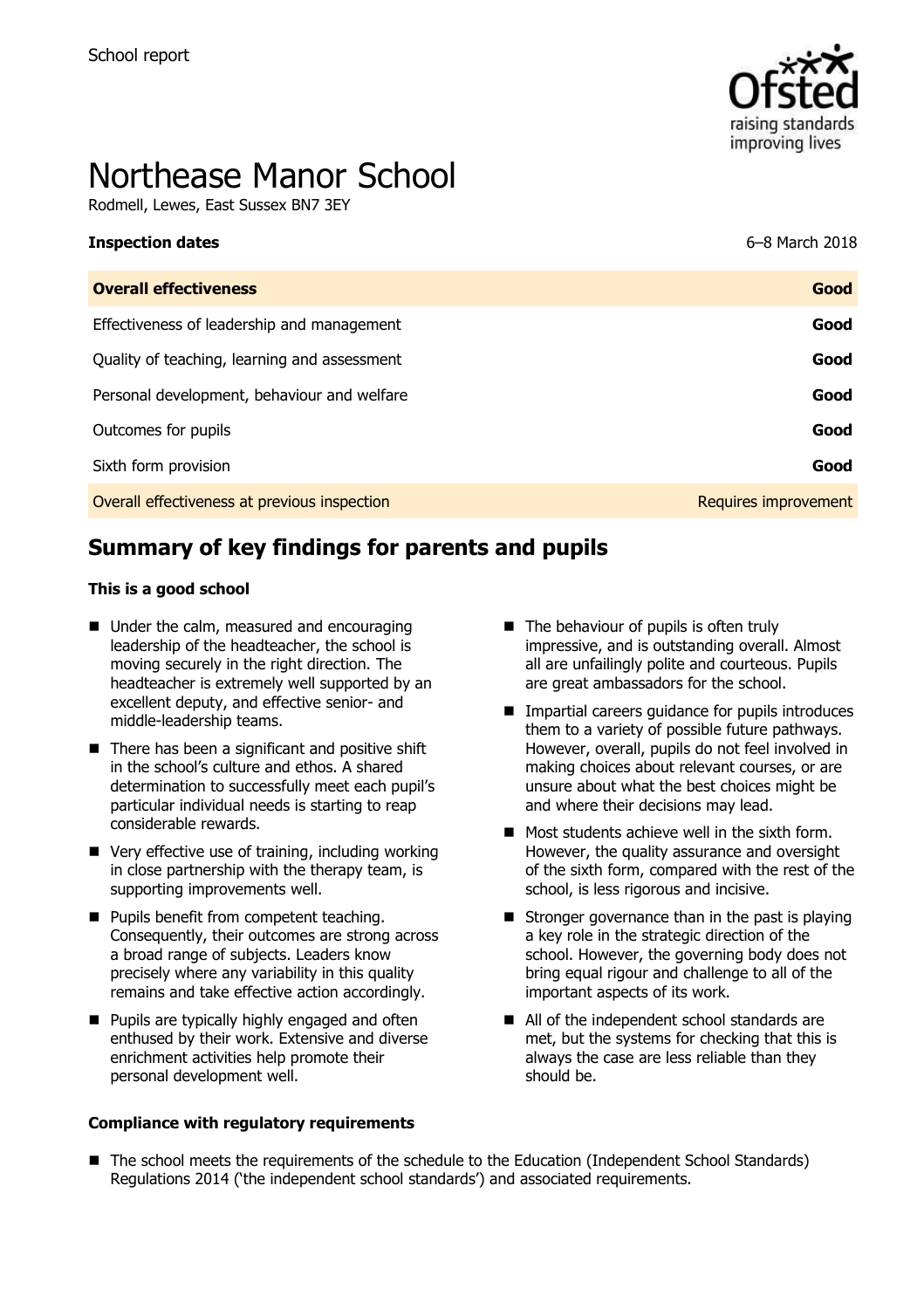

# **Full report**

### **What does the school need to do to improve further?**

- **IMPROVE THE QUALITY ASSURANCE OF the sixth form to make sure that the broad range of** intended outcomes for students are the best they can possibly be.
- $\blacksquare$  Further strengthen governance to bring the same rigour to the oversight of, and accountability for, the quality of education and independent school standards currently exercised in other aspects of governance.
- Make careers guidance and advice more explicit for pupils so that they are more involved in, and mindful of, the choices that will affect their future lives.
- Sustain and adapt, as necessary, the current drive to secure consistently high-quality teaching and outcomes across the school.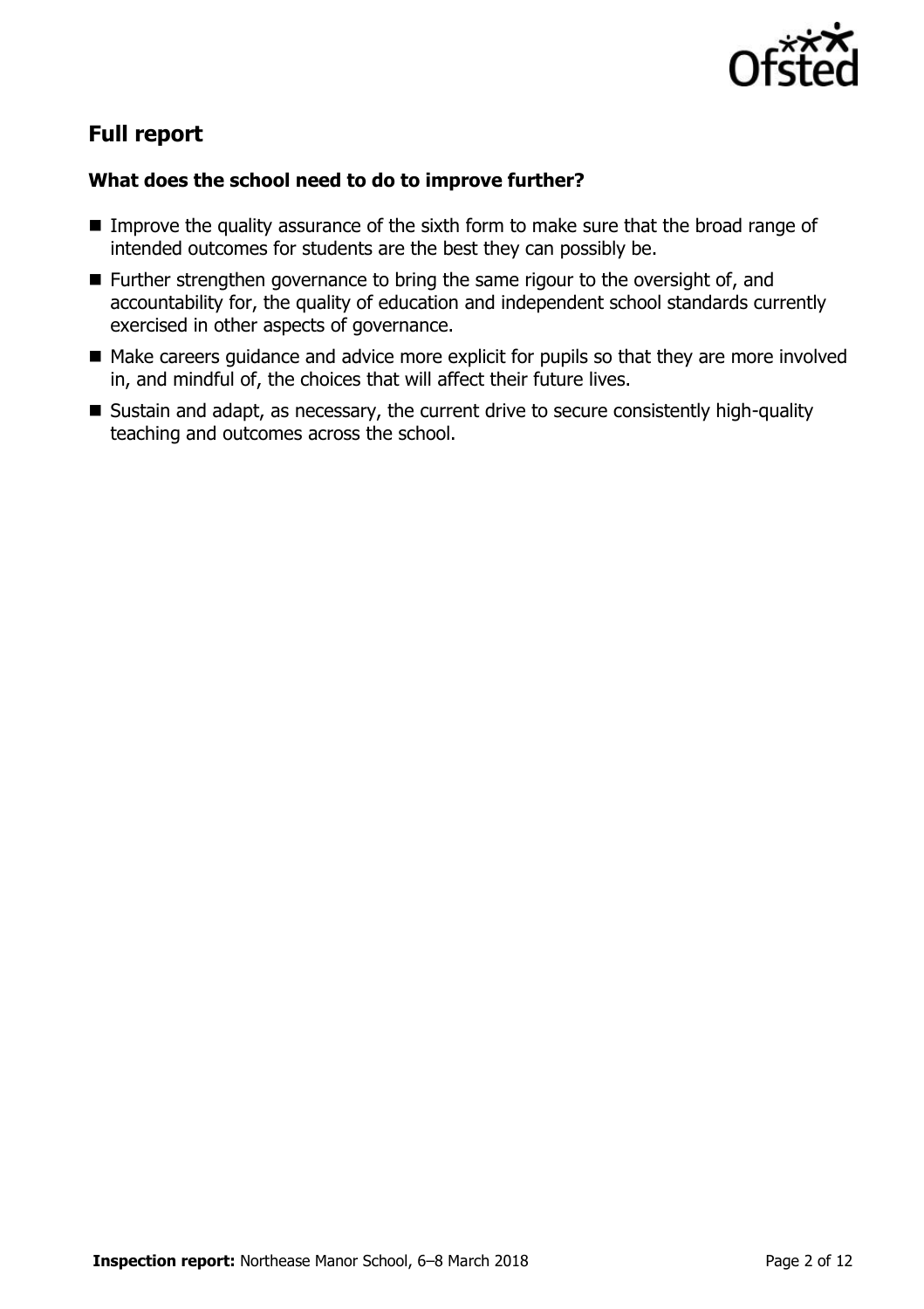

# **Inspection judgements**

#### **Effectiveness of leadership and management Good**

- There have been significant changes in leadership at all levels since the previous inspection. The new headteacher has rightfully earned the confidence of the school's community. The positive tone, culture and ethos that exists under her stewardship is particularly valued by most staff, pupils and parents. She has galvanised other leaders and staff in making marked improvements to the school for the benefit of pupils. Many staff commented how they feel listened to and valued.
- Recognising, nurturing and utilising the talents of others, the headteacher has ensured that the growing leadership capacity throughout the school is supporting the school's improvement journey well. Combining their vision and clear strategic thinking, the powerful partnership between the headteacher and deputy headteacher is a considerable asset.
- The cohesive leadership team gives consistent messages about the school's evolving approach, priorities and strategies for securing improvement. Most staff agree. There is a clear sense of moral purpose. The overriding perception from most staff is that leaders' expectations are high but the culture is supportive.
- Senior leaders have an accurate view of the school's current effectiveness. They draw on a wide range of relevant information to determine and define appropriate priorities for further improvement. Leaders make varied timely checks that the actions they take have the desired effect. They wisely exercise due caution that improvements are fully embedded before reducing the focus on key priorities.
- Leaders' honesty and candour when reviewing the school's work combines powerfully with their aspirations for the school and its pupils. As a result, they do not sit back satisfied with what they have achieved, but constantly strive for further improvement. Although it has strengths, leadership of the sixth form does not have the same degree of rigour and crisp clarity as much of the leadership in the rest of the school.
- **Pupils' individual needs are becoming firmly entrenched at the heart of all that the school** does. A joined-up approach between the very effective special educational needs (SEN) coordinator, therapists and staff means that effective approaches to meet pupils' particular SEN and/or disabilities are applied increasingly consistently in lessons.
- Reqular staff training and other professional development opportunities play an important role in the school's increasing success. Leaders ensure that staff increasingly capitalise on therapists' expertise. The sharp focus on making and embedding effective changes to practice following training means it is making a difference where it matters. Staff appraisal procedures interlink well with the overall school improvement strategy.
- Faculty leaders have a clear understanding of their role. They are alert to some of the finer nuances of both working with their staff teams, and supporting senior leaders to secure improvements. They play an increasing part in the shared drive to check that key learning from staff training becomes routine practice in terms of what actually happens in the classroom.
- The curriculum is designed, adapted and expanded well to meet the needs of pupils. Leaders keep an eye to both individual needs and the changing profile of cohorts of pupils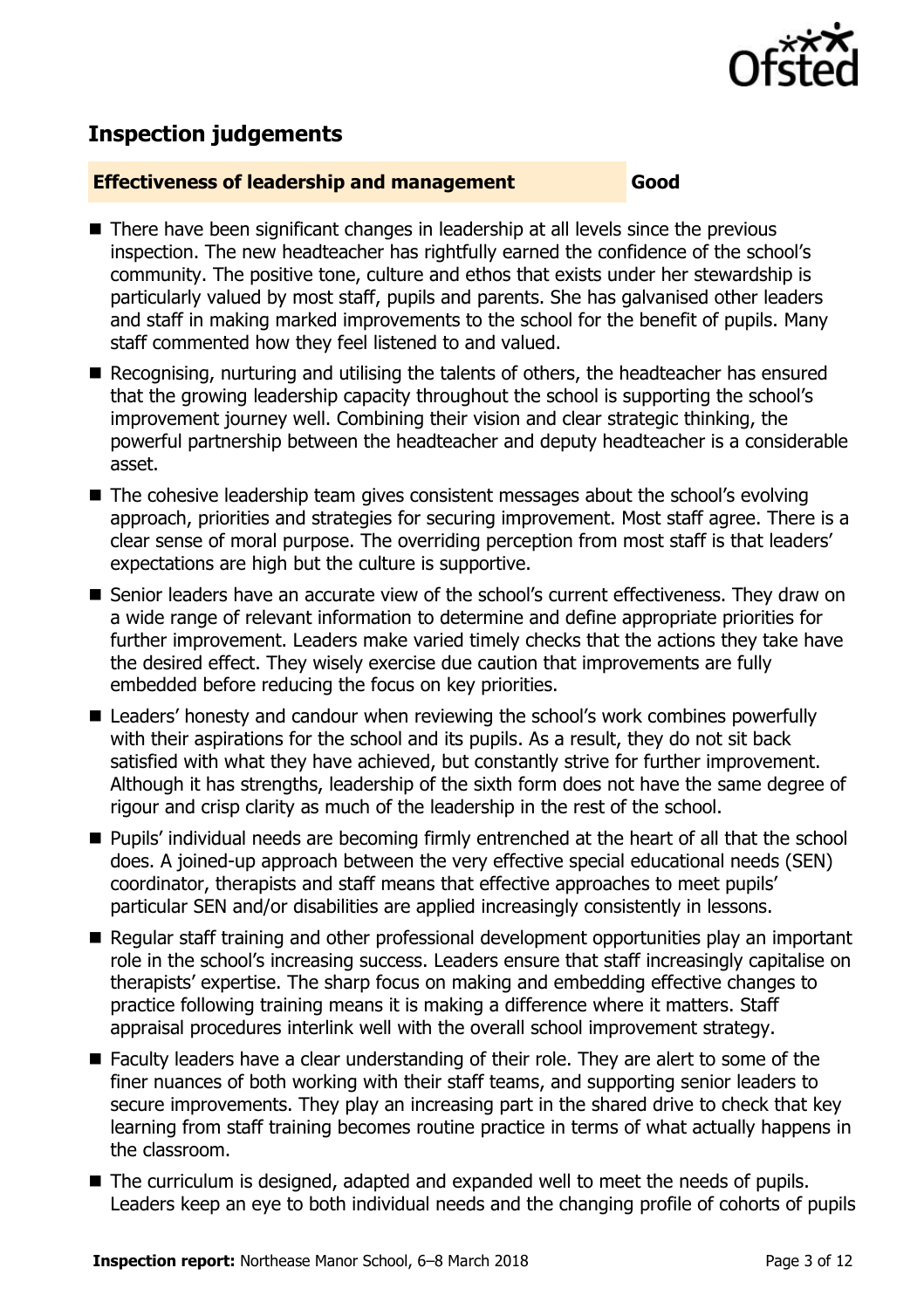

over time. The strong promotion of pupils' basic skills in English and mathematics has suitable prominence at all key stages.

■ The high profile of frequent enrichment opportunities, and a varied, topical and engaging citizenship curriculum, promote pupils' personal, spiritual, moral, social and cultural development well. Pupils are taught, in depth, to appreciate, reflect on and debate varied issues consistent with fundamental British values and respect for the protected characteristics of the Equality Act. As a result, they are well prepared for life in modern Britain.

#### **Governance**

- Governance has improved since the previous inspection. Successful recruitment of trustees with the necessary and desirable skills and experience has strengthened the work of the governing body markedly in key areas. For example, governors have a sharp strategic focus on the sustainability of the school, with real rigour to the challenge and debate around financial matters.
- When recruiting a new headteacher, governors' pragmatic, but also ambitious, thorough and searching recruitment processes were highly successful. Together, the dedicated chair of governors and headteacher have fostered a productive, professional relationship in the shared drive to improve the school for its pupils.
- The chair of governors has a clear, reasonable and realistic vision of how to further develop the effectiveness of the governing body. Governors rightfully have confidence in the school's senior leaders. However, the chair knows that governors have not brought the same sharp focus and appropriate challenge to school leaders about the quality of education and pupils' progress as they have regarding other matters.
- The governance, leadership and oversight of safeguarding and pupils' welfare has strengthened considerably. However, systems for checking that all of the independent school standards are continuously met, as they were by the end of this inspection, are not as robust as they should be.

#### **Safeguarding**

- The arrangements for safeguarding are effective.
- Safeguarding pupils is clearly a rightful top priority. Systems for ensuring that pupils are safe and protected are rigorous and effective. Adults' responsibilities at different levels are clearly established. Useful information for adults and pupils about how and where to get help are readily available throughout the school.
- The school's policies and practices take specific account of the potential additional vulnerability of pupils due to their specific SEN and/or disabilities. The comprehensive and well-organised safeguarding policy makes important information on a wide range of safeguarding matters easy to find. The content takes careful account of a range of recent and relevant statutory guidance, including advice from the Local Safeguarding Children Board. The policy is readily available on the school's website.
- Staff know what to look out for to help keep pupils safe and protected, including potential risks of extremism, radicalisation and child sexual exploitation. If they identify any concerns about pupils, they use the school's effective systems to pass these on promptly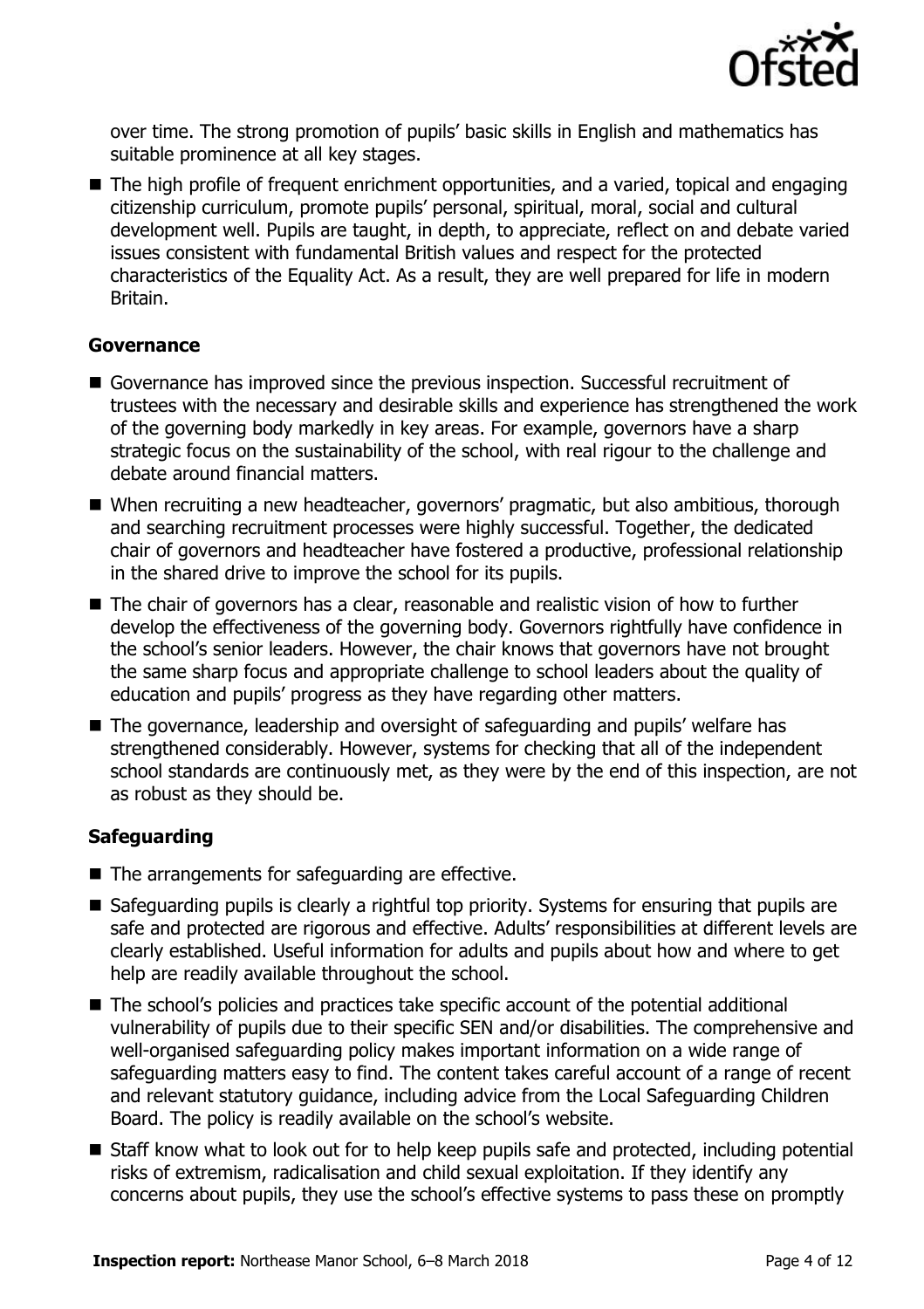

to the relevant people.

- The designated safeguarding leader is extremely dedicated and tenacious in working in the best interests of pupils' safety and welfare. Leaders are notably alert in using any safeguarding incidents to adapt and improve what pupils are taught about how to keep themselves safe.
- Child protection and safeguarding record-keeping is of high quality. Staff work closely with parents and carers and draw effectively on strong links with other professionals and agencies. Other professionals have total confidence in the response that they will get from the school's safeguarding leaders when appropriately sharing concerns about individual pupils.
- Systematic checks of the suitability of staff and other adults are reliably recorded on the single central register.

#### **Quality of teaching, learning and assessment Good**

- Strong and fruitful relationships between staff and pupils support pupils to feel secure and learn well. Teachers' high expectations mean that pupils are frequently not just busy, but intellectually engaged and sometimes engrossed in purposeful activities.
- Teachers have strong subject knowledge which they impart well to pupils. Teachers' explanations are clear, typically using language precisely to avoid creating confusion. Teachers take time and care to check that pupils understand. This close attention paid to pupils' grasp of key learning points, timely feedback and tackling of misconceptions helps pupils to make strong progress.
- Teachers' skilful and varied questioning supports pupils well to acquire and recall knowledge, as well as to develop and deepen their understanding. Pupils, including the most able, are routinely challenged by regular more-demanding questions that require more thought or a longer answer, for example to reason, explain or justify their opinions.
- Reading is taught well. There are plentiful opportunities for pupils to access a wide range of reading material across different subjects. Pupils read aloud with confidence, unafraid to use their phonics skills where necessary to tackle unfamiliar words in front of their peers. Teachers capitalise on the fact that many pupils' verbal abilities surpass their current writing skills, designing tasks accordingly that will still suitably stretch their thinking.
- Adults typically employ their well-developed knowledge and understanding of pupils' particular needs with notable success. At times, teachers use pupils' individual 'therapy passports' very well to secure a consistent approach between therapy and daily lessons. However, not all teachers are equally adept at this. That said, adults are mostly alert to some of the potential barriers to learning that may exist for individual pupils. For example, they respond swiftly, proactively and often very effectively to alleviate any indications of anxiety.
- $\blacksquare$  In the main, the individual targeted study support for sixth-form students that supplements their college courses is helpful. However, where there is a lack of staff expertise in particular subjects at more advanced levels of study, this is less effective.
- Leaders know where teaching could be further improved, and continue their work to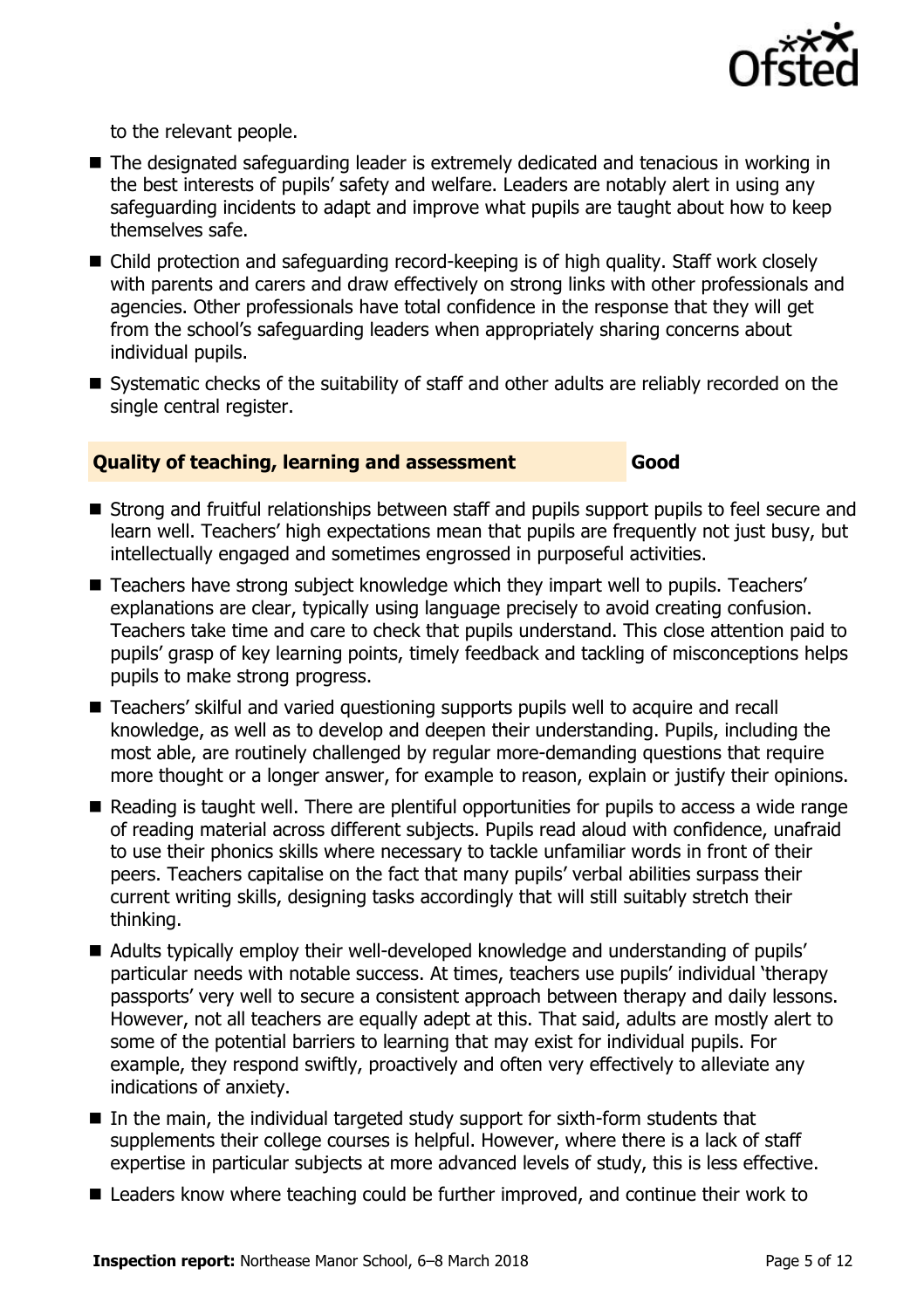

ensure that it is typically of the highest quality.

#### **Personal development, behaviour and welfare Good**

#### **Personal development and welfare**

- The school's work to promote pupils' personal development and welfare is good.
- As well as typically being very pleased with their child's academic progress, numerous parents particularly emphasised how their children are thriving personally, emotionally and socially.
- Most comments submitted by parents to Parent View were overwhelmingly positive. A strong theme that emerged was the major difference that Northease Manor makes to pupils' confidence, well-being and self-esteem. In describing these and similar aspects of the school's work, parents repeatedly used words such as 'amazing', 'exceptional', 'thriving' and 'transformed'. One parent summed up the sentiment of many by writing simply: 'The school changed my child's life and gave us hope.'
- **Pupils speak extremely fondly about the school and are overwhelmingly positive about** what it provides. As tour quides, both official and unofficial, most are excellent ambassadors for the school. They are notably polite, respectful and friendly. For some, this positive social interaction is a strong marker of the strides they have taken in terms of their personal development.
- **Pupils are enthusiastic and keen to engage in lessons. They are rightly proud of their** work and achievements. Most pupils wear their uniforms smartly and take good care to preserve the school's environment and displays. Pupils also demonstrate high levels of respect for each other's property, indicative of their strong moral development.
- Bullying is rare and dealt with well. Alleged or actual incidents and concerns are taken seriously and thoroughly investigated. Staff work in close partnership with pupils and parents to support all pupils involved.
- Pupils feel safe. The curriculum includes careful coverage of the broad range of knowledge and understanding pupils need to protect and keep themselves safe in different situations. Warm but respectful relationships at all levels, between and among pupils and staff, create the school's well-established 'community' or 'family' feel. Vulnerable pupils are provided with effective emotional and mental-health support where necessary.
- The leader responsible for careers guidance is highly ambitious for pupils. The programme of activities and advice is impartial and reflects a variety of options that may be open for pupils to consider, including in the sixth form. However, although pupils emphasise how well supported they are generally, they are often vague about the careers advice or guidance they receive. A number of pupils spoken to were unsure how closely involved they were in making their options choices. Often pupils are unclear about what the most appropriate choices might be, what qualifications they may need to realise their ambitions, or where their decisions may lead them in the future.

#### **Behaviour**

- The behaviour of pupils is outstanding.
- The conduct and behaviour of the very large majority of pupils is exemplary. Pupils move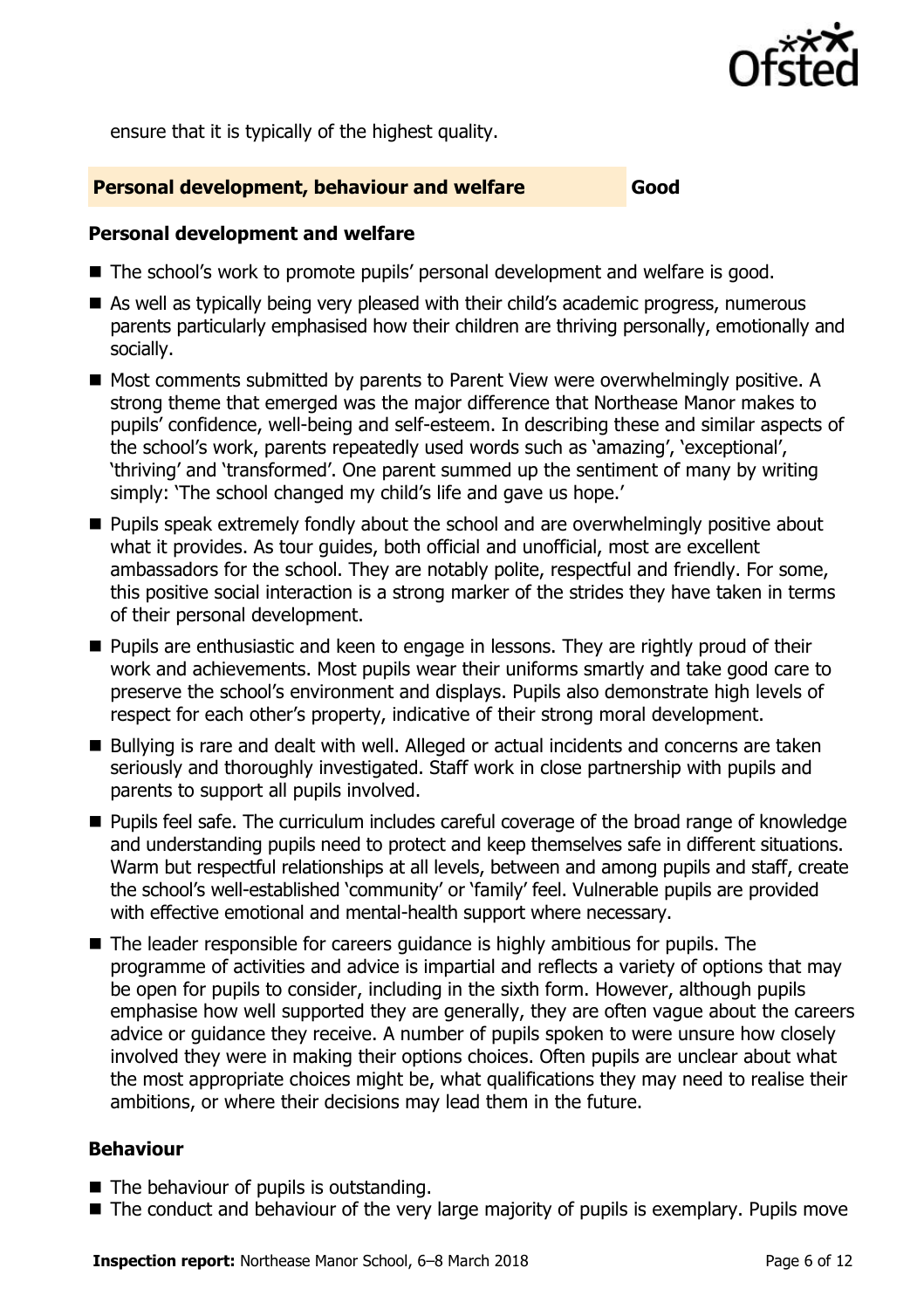

calmly and sensibly around the site. They demonstrate considerable maturity and social grace, stopping to greet adults and visitors they pass and demonstrating impeccable manners, for example at doorways.

- The school's highly effective behaviour policies and approaches reflect entirely the drive to successfully meet the particular needs of individuals. A very constructive and productive approach to tackling any undesirable behaviour helps pupils to understand and learn from their experiences. Carefully planned strategies and questions to support pupils in seeing the link between specific behaviours and choices, and a resulting consequence, are implemented extremely well by staff and leaders.
- $\blacksquare$  As the evolving positive culture and ethos has started to establish deeper roots, exclusions figures have dropped dramatically in the current academic year. The absence of repeated exclusions, a frequent problem in the past, is particularly noteworthy.
- **Pupils attend school regularly. Any absence is rigorously followed up and patterns** monitored. Overall attendance rates are impressive, especially when taking into account contextual factors and some extremely challenging individual cases.

#### **Outcomes for pupils Good**

- Pupils' strong personal development, coupled with the school's success in fostering positive attitudes and engagement, reaps rewards for pupils academically too. For many pupils, these initial steps and subsequent strides represent a significant shift from previously negative experiences of education.
- **Pupils make strong progress across a broad range of subjects. Although pupils' progress** remains strongest in English, as at the time of the previous inspection, outcomes in mathematics have shown an improving trend in recent years. This uplift is being sustained for current pupils.
- Systems for checking that pupils make enough progress academically across key stages 2 to 4 are well established and used effectively. Indicative of the high aspiration for pupils, there is a deliberate focus, when they join the school, on getting a reliable sense of pupils' potential capabilities, not just their current attainment. For many pupils, their current levels are likely to have been significantly dampened by previously disrupted experiences of education or through missing periods of schooling altogether.
- Further evidence of the school's ambitious approach is the desire that pupils should make at least the same progress as pupils elsewhere who do not have SEN and/or disabilities. It is against this trajectory that pupils are carefully tracked. Currently, most pupils are at least on track to realise this achievement, and sometimes exceeding it.
- Most-able pupils achieve well across a range of subjects, including some of the highest possible standards attained in recent GCSE English results. Their writing develops in confidence, accuracy and style over time, as they are increasingly able to sustain their ideas and write in more accurate sentences. Pupils are also justifiably proud of their highquality work in subjects such as art and textiles. They engage well in purposeful and focused learning activities in practical subjects such as physical education and horticulture.
- **Pupils are typically well prepared for their next stages of their education or training post-**16, whether transferring to the school's sixth form or other providers. Following transition,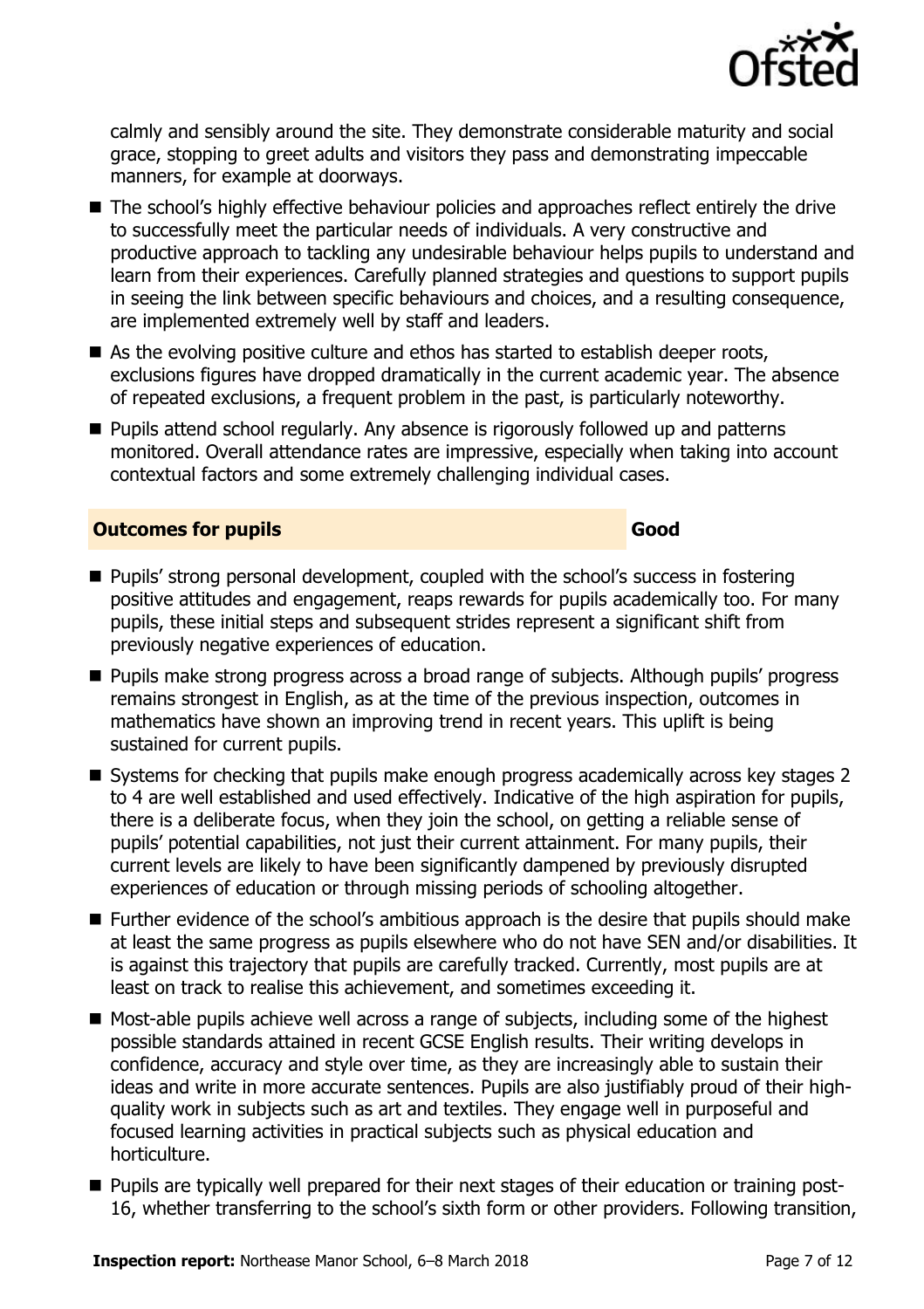

most sustain their placements, giving them the best chance of future success.

■ Although there is some variation between subjects, the school's own assessment information shows that pupils make positive gains in most. Leaders continue to take determined action to secure the best possible outcomes for pupils across all aspects of the school's work.

#### **Sixth form provision Good**

- The very small sixth form provides effective support to enable most students to sustain the good progress that pupils make across the rest of the school. Through flexible, bespoke packages, the continued aim is to meet students' particular individual needs.
- Although there is some variability which leaders are addressing, students typically build well on their prior achievements across a variety of vocational or academic courses. Gaining or improving English and mathematics qualification or accreditation is suitably prioritised through sessions in school and courses at college.
- Leaders strive to foster positive relationships with colleges. These positive links assist them in getting detailed and helpful information about how well each student is doing personally and academically. Leaders and staff make meaningful use of the information that they request and receive to make changes and adaptations, where necessary, particularly if students are struggling. Effective communication between sixth-form leaders and external colleges usually results in any concerns being dealt with promptly.
- Students' relationships with staff are highly positive. As a result, students progress well overall in supported coursework activities needed as part of their learning programme. With a clear desire to encourage students to be increasingly independent in their study, staff also recognise and respond to the need to provide more structured prompting and support for some students. Pupils learning at higher levels are sometimes less well supported due to limitations in suitable staff expertise in particular subjects.
- Students use other aspects of their learning well, such as interview training, to increase their skills and use in real-life events such as college interviews. Work experience is carefully planned to consider the individual needs of pupils, including their well-being. Local links are used well to provide effective work-experience opportunities. Similarly, creative use of work-related learning opportunities within the school provides meaningful and valuable experiences for some. As for younger pupils, careers guidance is not as strong as it could be.
- Leaders have developed and sustained an effective sixth form overall for the small number of students on roll. However, the quality assurance of the sixth-form offer, internally and externally, is not as rigorous as it could be to yield the same significant improvements evident elsewhere in the school.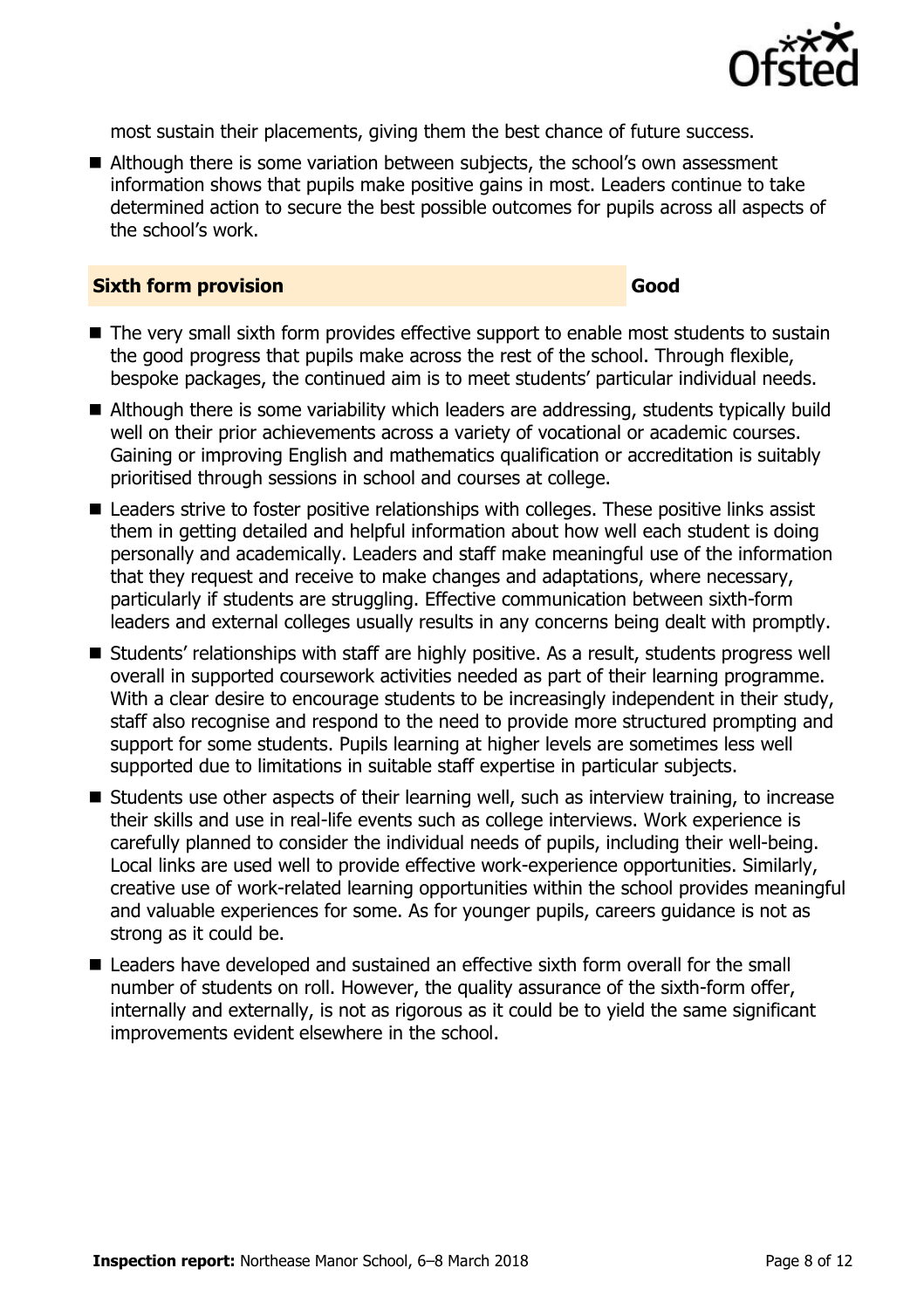

# **School details**

| Unique reference number  | 114645   |
|--------------------------|----------|
| DfE registration number  | 845/6028 |
| <b>Inspection number</b> | 10039154 |

This inspection was carried out under section 109(1) and (2) of the Education and Skills Act 2008, the purpose of which is to advise the Secretary of State for Education about the school's suitability for continued registration as an independent school.

| Type of school                         | Other independent special school       |
|----------------------------------------|----------------------------------------|
| School category                        | Independent residential special school |
| Age range of pupils                    | 7 to 18                                |
| Gender of pupils                       | Mixed                                  |
| Gender of pupils in the sixth form     | Mixed                                  |
| Number of pupils on the school roll    | 77                                     |
| Of which, number on roll in sixth form | 7                                      |
| Proprietor                             | Northease Manor School Limited         |
| Chair                                  | Julie Toben                            |
| <b>Headteacher</b>                     | <b>Claire Farmer</b>                   |
| Annual fees (day pupils)               | £20,817-29,817                         |
| Telephone number                       | 01273 472915                           |
| Website                                | www.northease.co.uk                    |
| <b>Email address</b>                   | office@northease.co.uk                 |
| Date of previous inspection            | 18-20 November 2014                    |
|                                        |                                        |

#### **Information about this school**

- Northease Manor is an independent day and weekly boarding special school. It provides for potentially more- and most-able pupils with specific and additional learning difficulties. The range of SEN includes dyslexia, dyscalculia, dyspraxia, autistic spectrum disorder, attention deficit disorder and other social and communication difficulties. Almost all pupils have an education, health and care plan.
- The school has been subject to several short inspections since its previous standard inspection, 18–20 November 2014. Two progress monitoring inspections were conducted,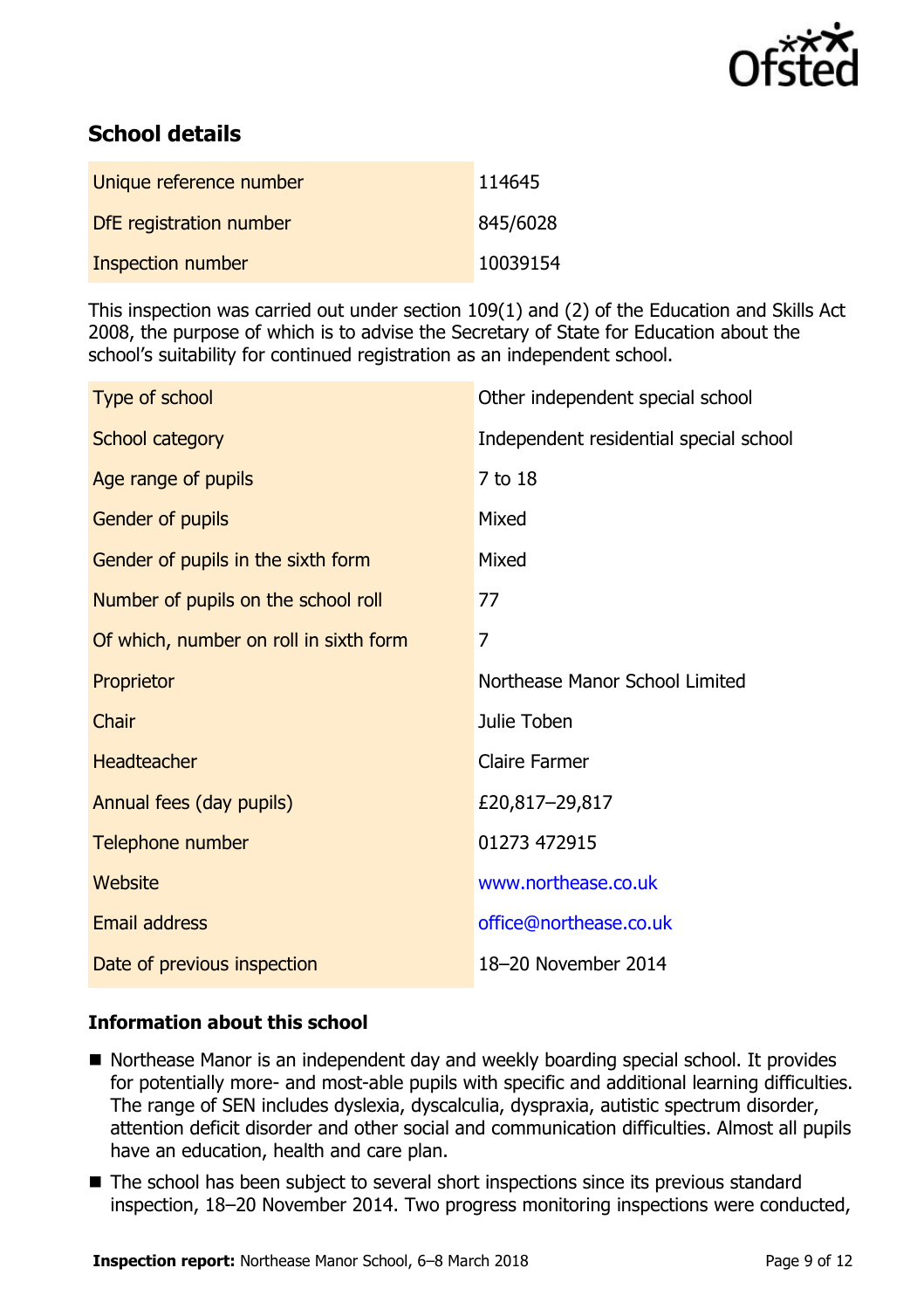

the first on 2 February 2016, and the second on 16 November 2016. In between these two monitoring inspections, there was an emergency inspection of the school and residential provision which took place from 10 to 11 May 2016.

- There have been significant changes to the leadership and governance of the school since the previous standard inspection. The headteacher took up her post in January 2017. The board of governors comprises the trustees of the limited company that is the school's proprietor.
- The school does not use any alternative provision. However, the sixth-form students are usually dual registered and also attend courses at Plumpton College, Sussex Downs College or Brighton Metropolitan College.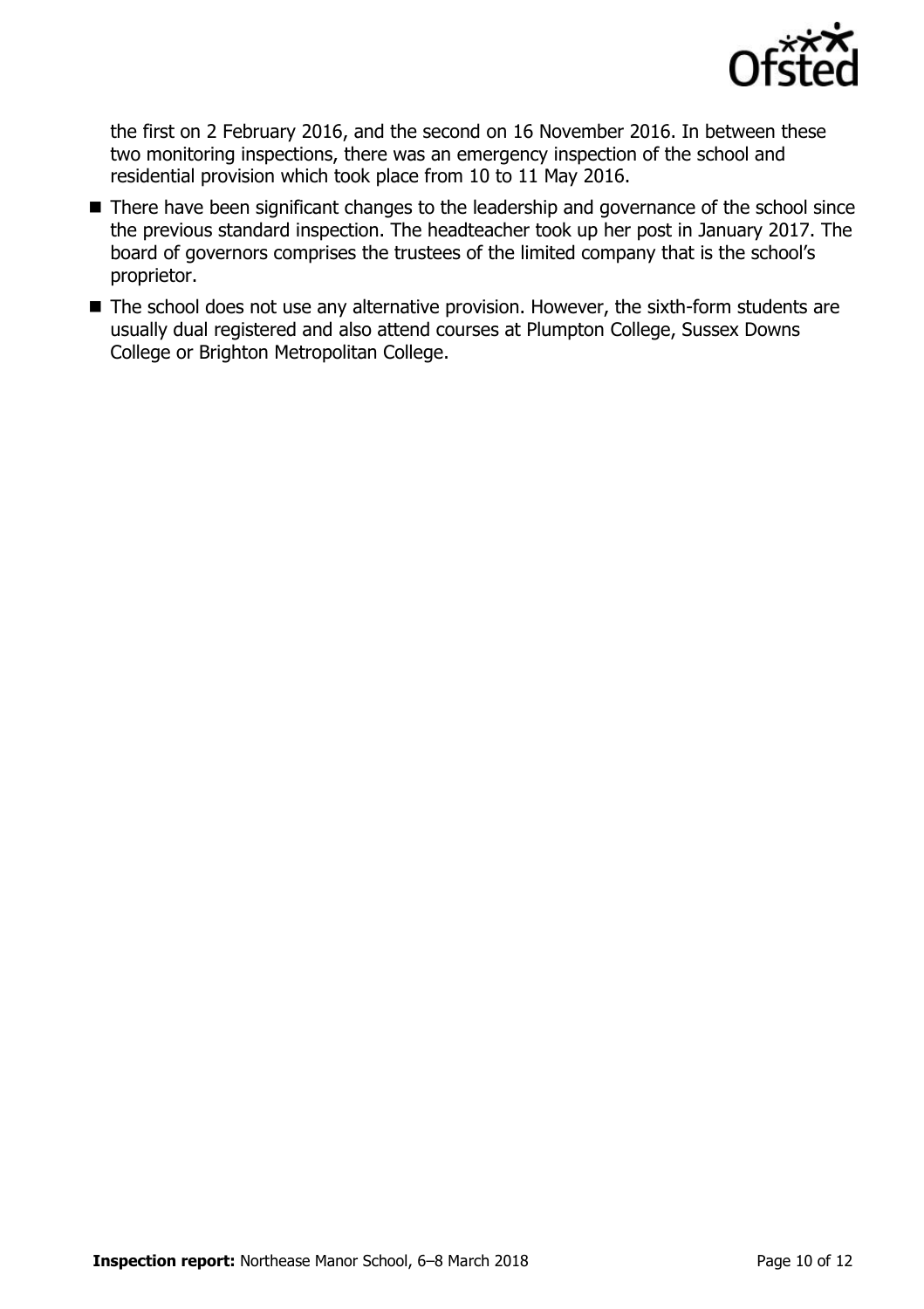

## **Information about this inspection**

- Inspectors observed during 17 lessons for varying lengths of time. They also toured the school and classrooms at different points during the inspection while lessons were taking place. Almost all of these observations were carried out jointly with the headteacher or deputy headteacher.
- To help find out what it is like to be a Northease pupil on a typical day, inspectors spoke with pupils, staff, therapists, leaders and trustees. They also sampled a wide range of the school's documentation, and records relevant to the quality of education and compliance with the independent school standards.
- The inspection team analysed 33 responses to Ofsted's online survey, Parent View, and 44 confidential questionnaires returned by staff. They took account of all of the written comments that were added to these, and a letter from a parent, alongside other inspection evidence.
- This inspection took place at the same time as a social care inspection of the residential provision. Both inspection teams liaised closely during the inspection to share relevant emerging findings. The outcomes of the residential inspection are published in a separate report.

#### **Inspection team**

Clive Dunn, lead inspector **Her Majesty's Inspector** 

**Jo McSherrie Community Community Community Community Constant Community Constant Community Community Community**